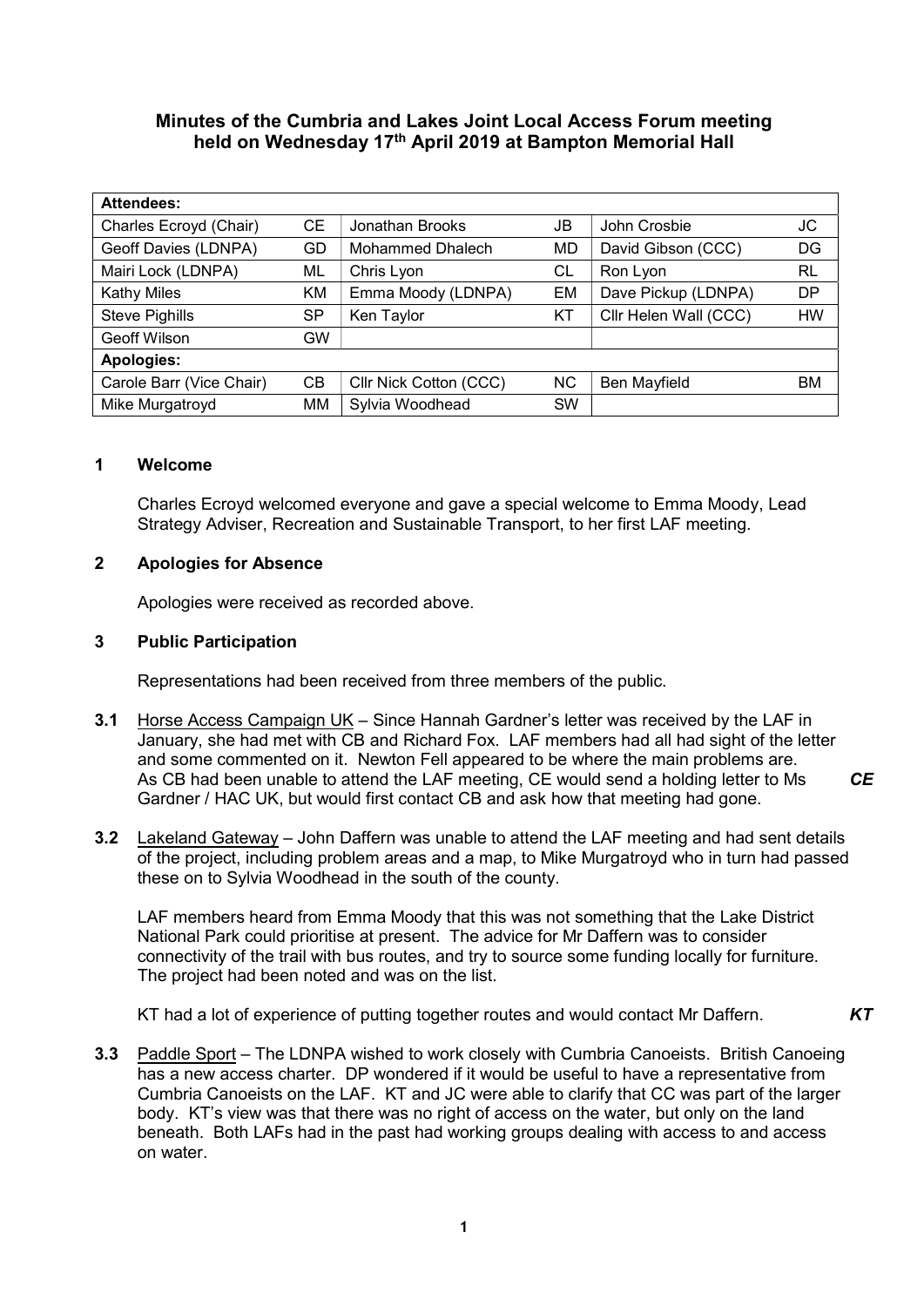JC had some experience with access to water and access for people with disabilities. He had been in touch with CC lately and informed them that he sits on the LAF and could take some of their concerns to the LAF. JC had offered his help on the River Crake the previous year.

Any new members would have to have broader interest and/or knowledge than just their own particular interest.

## 4 Disclosure of Interest

As a member of the LDNPA ROW Committee, GD disclosed an interest in Tilberthwaite and in Seathwaite car parking.

There was no other disclosure of interest by any member in relation to agenda items other than as disclosed previously.

## 5 Exclusion of Press and Public

There was no requirement to exclude members of the public or the press.

#### 6 Membership

No applications for membership had been received. Nothing further had been heard from Lake District mountain bikes.

## 7 Minutes of the Previous Meeting

The minutes of the 19<sup>th</sup> January 2019 meeting were agreed with amendments as follows:

Replace "SP" with "KT" in 8.4 Seathwaite Parking

Amend 9.3.3 to read:

SP had looked at three routes closed due to storm damage and the necessity for tree removal. There was to be a public inquiry relating to Mosedale to Carrhead Ford in April 2019. Trailriders would not contest it.

GD reported that the ROW Committee had made a decision relating to the case at Rosgill: the routes would become bridleways.

#### 8 Matters Arising

- 8.1 8.1 Logo and Website DP will need to speak with CB.
- 8.2 8.3 Grange railway crossing DG was waiting for detail from Network Rail to get the order officially made to close the railway crossing and make the underpass route.
- 8.3 8.4 Seathwaite parking EM advised that parking at Seathwaite had been well managed on Remembrance Sunday and in general there had been messages put out to manage the parking there.

RL reminded that the top of Great Gable, together with 11 other summits in the Central Lakes, was purchased by the Fell and Rock Climbing Club and presented to the National Trust in 1923 as a memorial to members that fell in the Great War. A plaque was subsequently erected in the summit cairn and remained until recently when it was replaced by a new plaque which was dedicated on the club's annual Remembrance service on the summit. RL understood that there had been no problems with parking at Seathwaite this year. [further information at https://www.frcc.co.uk/the-memorial-for-the-great-war-1914-to-1918-2/]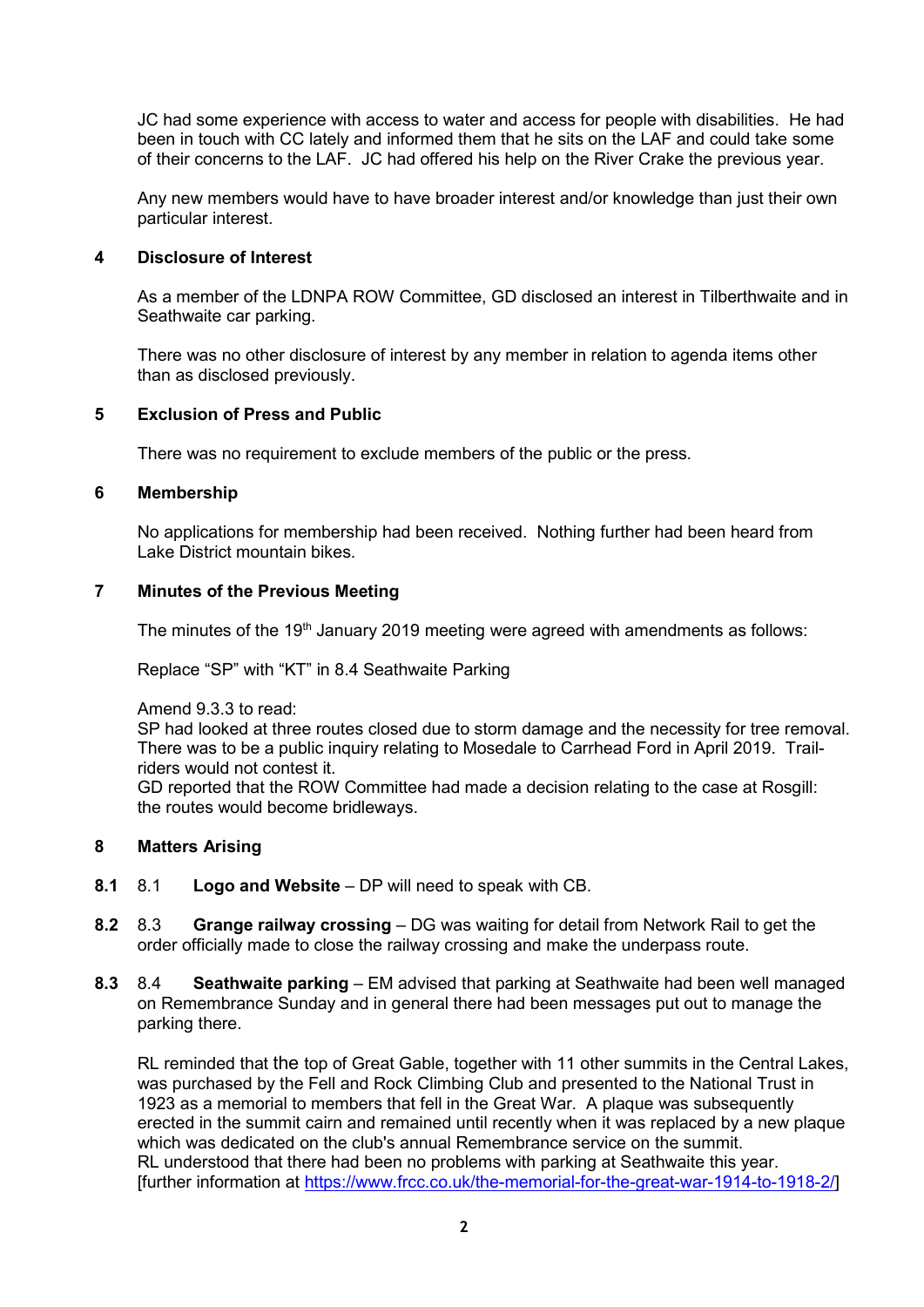8.4 8.5 Tilberthwaite – DP reported that the two drop-in sessions had been well attended and provided a lot of useful feedback. People were complimentary about the work carried out.

GD confirmed that this would go to the Lake District ROW Committee in October.

- 8.5 8.6 Access to Water The LDNPA digital leaflet was not yet finalised. An answer was still awaited from Rydal Estates on access to their water, as there is a dispute about the boundary between Lowther and Rydal estates.
- 8.6 8.7 GDPR This was in hand and KM would need to complete a short online course before receiving permission to log on to the CCC system to do LAF work.

## 9 LDNPA Access and Recreation Priority Projects

EM provided an update on access and recreation priority projects and went through the individual projects involved, describing progress on each, including some of the problems as well as a lot of positive responses from locals. Some projects are large-scale and take a lot of resource. Others need less resource and can be completed more quickly.

KT raised the matter of the surfacing on the Keswick to Threlkeld route. Tarmac is not suitable for horse-riding and walkers do not like it. JB mentioned correspondence in the Keswick press opposing the tarmac. Highways England are funding the route and their policy is to only fund sealed routes. DG suggested writing with a positive spin and suggesting a sealed surface rather than tarmac. LAF members agreed that CE would write a short letter to CE EM making the points raised.

EM highlighted the fact that this had never been a bridleway. It was a permitted footpath with rights for cyclists. It is part of the cycle network and a Sustrans route. There had been a consultation which specified a tarmac surface for the new path.

RL asked if there was an official (legal) definition of 'multi-user', to which DG replied that there is no such thing.

GW suggested that it be made more specific about which users a route would be suitable for.

GD thought that it was generally understood that this route was for walkers and cyclists.

## 10 LAF Work Programme

## 10.1 Cumbria Access and Recreation Strategy (CARS)

CARS had been in abeyance following David Robinson's departure. It was due for renewal in November 2019 and DG would be talking to both National Parks.

### 10.2 Fell Fencing Project – update

GW's response to PINS on the Askham and Helton consultation had been circulated to members. He had taken the opportunity to introduce the LAF's most recent policy on woodland planting and will be interested to see whether this is taken on board.

DP had reminded NE that the LAF has to be consulted.

An Agricultural Environmental Impact Assessment (EIA) is now necessary on common land for over 2,000 metres of fencing.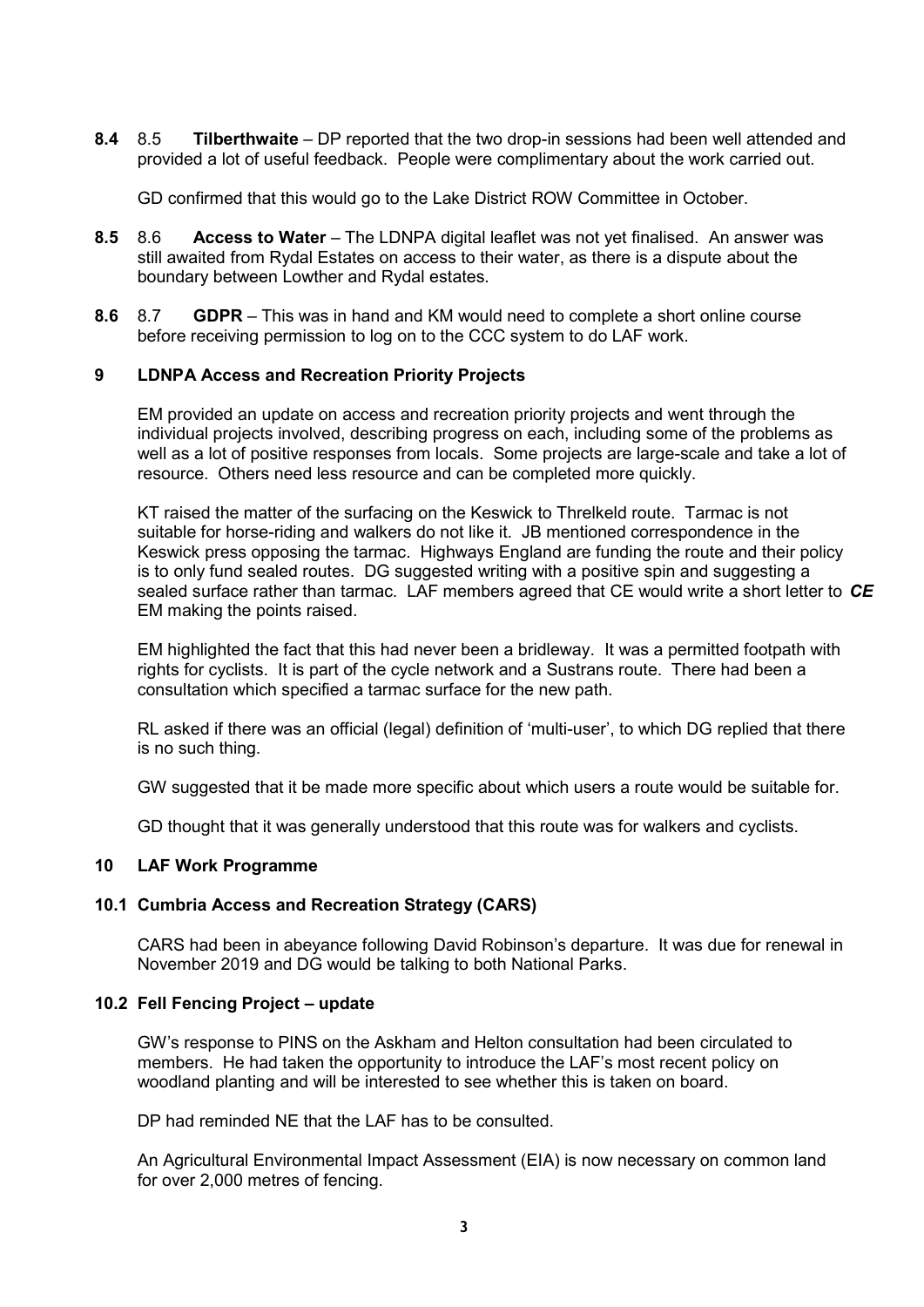## 10.3 Inspections and recommendations on Rights of Way consultations – Members' reports

- 10.3.1 SP reported on four consultations in the Lake District. Two were temporary path closures due to the West Cumbria Pipeline Project and were acceptable. Another temporary closure of part of the Muddocks Path, generally accepted as for the good, was agreed by the LAF as an acceptable action. A potential diversion of a bridleway and extinguishment of part of a footpath at Dunmallard car park, Pooley Bridge was agreed as a sensible proposal.
- 10.3.2 SW had reported that there had been no PROW diversion requests in South Cumbria since the last LAF meeting, and that several Orders had been made.

She had also passed on for LAF members to items of news. The first about the Dallam Estate criminal charges that "the one person who took the alleged criminal damage against Dallam all the way in protesting his innocence has at his recent trial had the CPS drop all the charges against him" and that there was concern remaining about police harassment over this alleged trespass. The second was about the concerns of the Cumbria Bridleway society over the announced plans to tarmac the Keswick to Threlkeld railway path.

10.3.3 MM had sent a report on four site visits on behalf of the LAF. The first concerned a bridleway diversion and upgrade in the Wetheral area necessitated by dangerous subsidence. Although not ideal because the diversion necessitated some road use, recommendation for approval was given as preferable to route closure on health and safety grounds.

Two retrospective footpath diversions were recommended for formal approval. An application to regularise a currently and historically used footpath running from the heart of Culgaith village, adjacent to the parish church to the railway station was also recommended for approval.

#### 10.4 Table of consultations from the previous quarter

In progress – to be carried over to the next meeting.

#### 10.5 Recent, current or upcoming consultations

#### 10.5.1 LDNPA car parking policy consultation

The LDNPA Local Plan consultation, including vehicle parking for sustainable transport, would run until 3rd June. Public examination would take place in the autumn.

#### 10.5.2 Carlisle Southern Link Road

DG reported that CCC had been successful in obtaining support for the Carlisle Southern Link Road (CSLR). He felt it may be useful to set up a meeting with Capita Symonds over which ROW can be extinguished or re-routed and suggested a LAF representative could be invited. The Garden Village and southern bypass were not linking up very well at present. The LAF would be updated at the July meeting.

#### 10.6 Lake District National Park Partnership

The LDNPA's State of the Park report should soon be available.

### 10.7 North Pennines AONB Partnership Access and Recreation Working Group

GW reported that this was a well-attended meeting with a wide-ranging agenda, not all relevant to Cumbria. The two main areas raised were multi-day routes linking to the South Tyne railway route.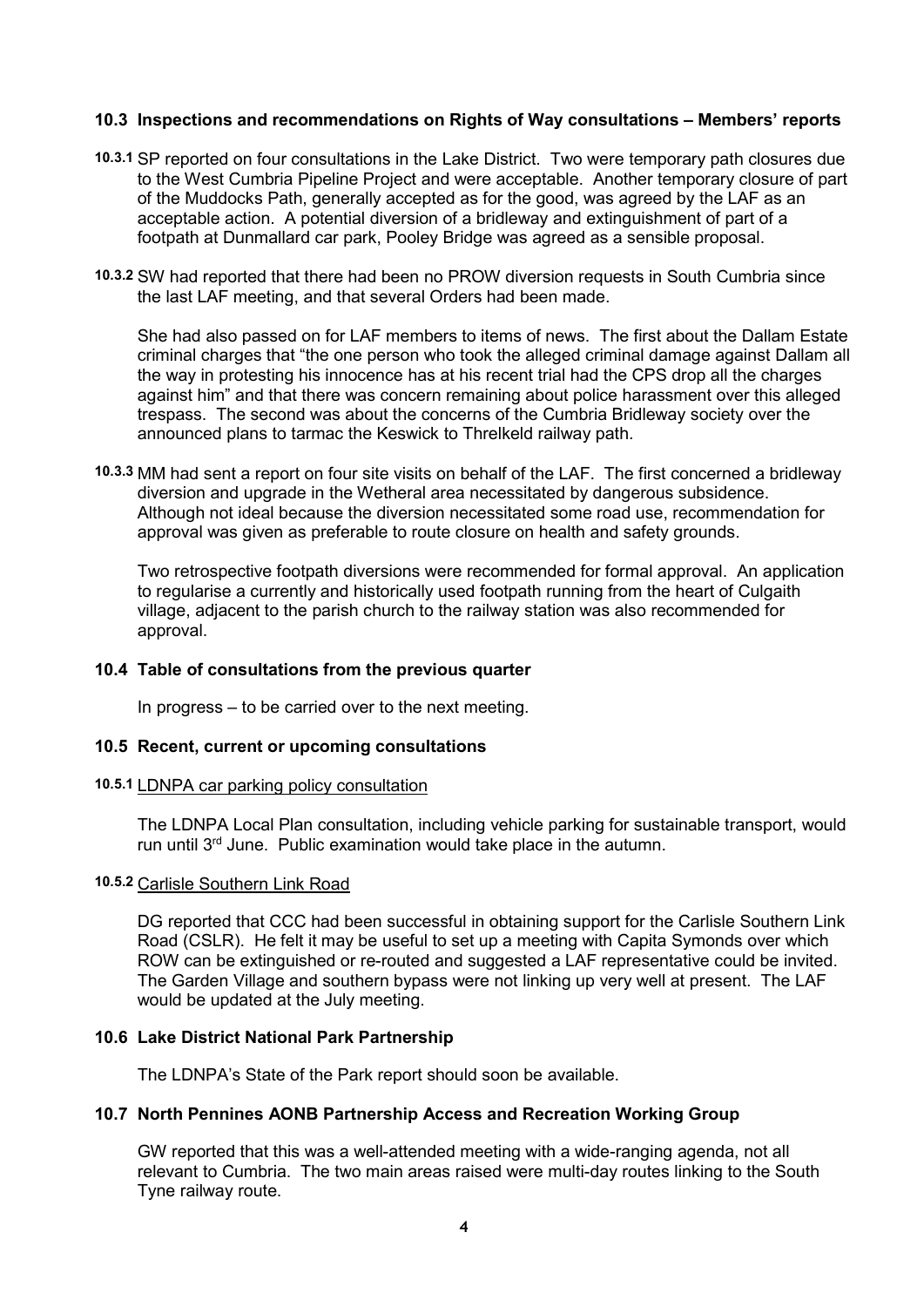## 10.8 Annual Review of documents owned by the LAF

GW volunteered to tidy up one of the documents, the LAF Work Priorities, together with CE before the next meeting. GW **CE** 

#### 10.9 LAF annual report

This was awaiting the Chairman's foreword.

#### 11 Members News

11.1 HW reported on a footpath between Furness Abbey and Barrow, which was also a cycleway. Locals had told her that the farmer was making difficulties for people going through his farm.

DG added that this was part of the Roose route and that where people are on the designated path they are free to walk, run and cycle. The broken gates would be addressed if the route through the farm is a PROW. DG to look into the matter and report back to Cllr Wall. DG

- 11.2 RL and CL had attended the Morecambe Bay Partnership "More to Explore Project Open Day". There were a number of speakers on different aspects of the work of the Partnership including the official launch of their Tramper routes for the disabled with points around the bay where these off road mobility scooters can be hired. RL and CL had assisted in the development of disabled knowledge in the Morecambe Bay team and selection of routes.
- 11.3 SP reported on the BOAT between Sadgill and Kentmere; this had suffered a large boulder being dislodged onto the track by wet weather. TRF and GLASS funded repair costs, plus enough to do some pitching and improve the line at the Sagill gate. Ranger David Switzer is planning the work. In the meantime the route is passable.
- 11.4 JC's work with the Institute of Outdoor Learning continues to encourage responsible use of the outdoors by outdoor centres and other providers. This includes the support of the National Trust land-use licence agreements – which is deemed controversial by a number of providers.
- 11.5 GW reported on two villages one mile apart, with no safe pedestrian access between them, Lazonby-Kirkoswald. There was a negotiated permitted path between the villages but people were letting dogs run free in a field and as a result the farmer has withdrawn permission.
- 11.6 JB recorded his personal concerns about the level of Derwent Water which if too low prevents the launch from running.

### 12 News from National and Regional Access Bodies

- 12.1 National LAF Conference nothing further to report
- **12.2** NW Regional LAF The next meeting is scheduled for  $21^{st}$  May.
- 12.3 Highways England A66 upgrade (Penrith to Scotch Corner)

CE had been shown the proposals for dualling, but these were currently embargoed. They would be on public display in May. In Cumbria these are where would be expected. There are a lot of contentious issues further east, for the North Yorkshire Access Forum to deal with. DG observed that the bridleway crossings near Scotch Corner are not at all suitable. He felt that the Cumbria topography allowed for underpasses to be put in. He thought there would be a lot to be gained from working with the landowners and farmers who would also need to be able to cross the upgraded A66. CE mentioned the Warcop stretch as well.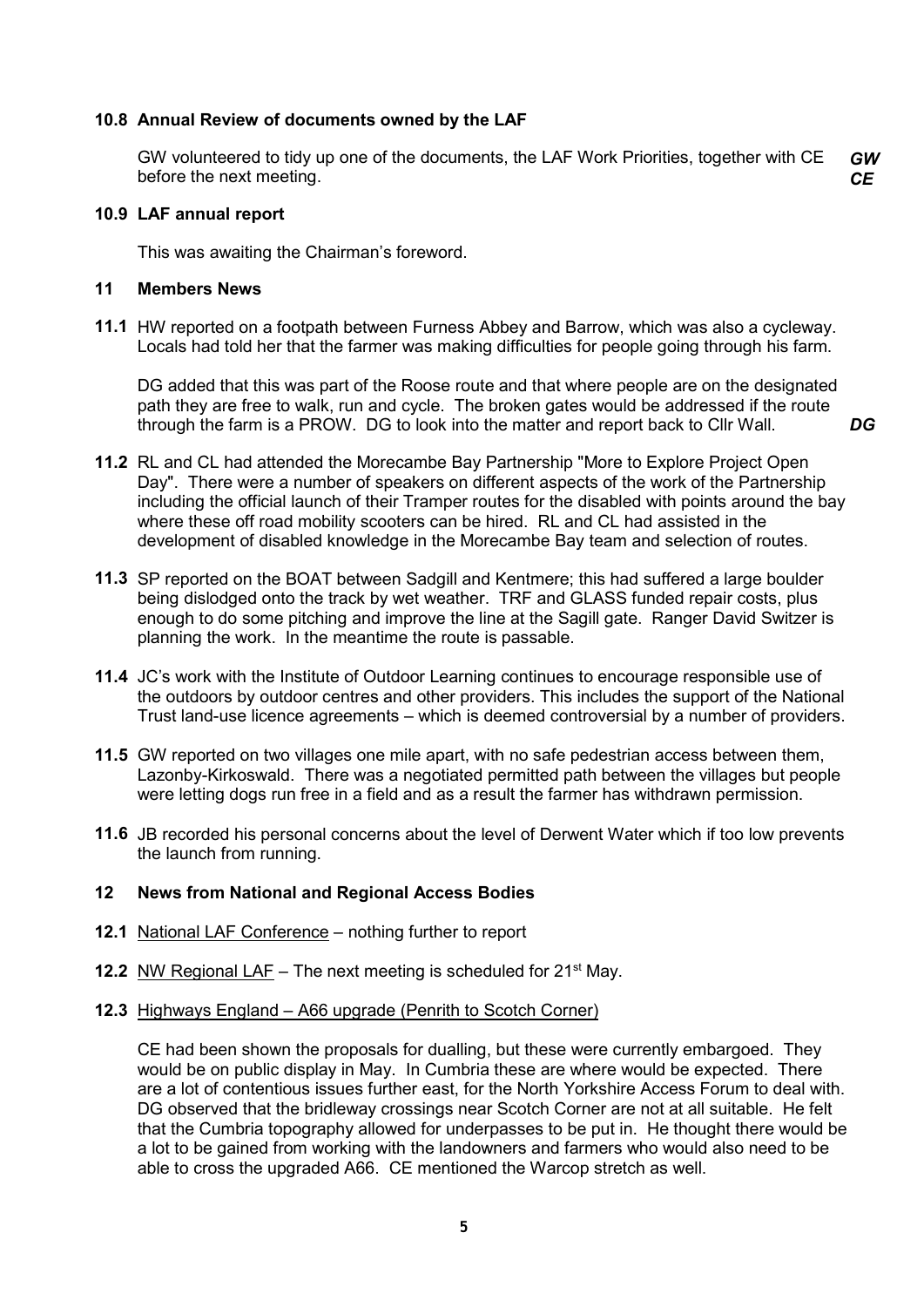## 13 Coastal Access update

 DG reported that there was still no change on Stretch 3, still awaiting the Secretary of State's decision. CE asked why the SOS was taking so long to make a decision on Stretch 3. DG replied it was to do with habitat regulations.

In Stretch 2, a route alongside the railway, to the south of Sellafield had been agreed. There was also a dispute over boundaries as to who owns the land involved in one area. Signage was being looked at.

NE were hoping for the report on Stretch 5 to go forward very soon, but there were still four or five points of concern which needed to be resolved. The Morecambe Bay Partnership are now trying to sign the path as the Morecambe Bay path, but at present they do not meet the criteria to sign a path.

## 14 Authority Work Programme Updates

#### 14.1 Cumbria County Council – Countryside Access Team

Flood recovery – The Canal and River Trust had a reprieve until next October in respect of the Stainton Aqueduct, but there was still a shortfall in funding.

ROWIP – going on well. £100k had attracted £60k; and a further £90k from other sources. The target of £1m match-funding had not been met.

PROW management – now being pushed to lessen the number of parishes that needed to be rolled over to the next year.

National Trail Maintenance Programme – there had been a big push on bridges on the Hadrian's Wall Trail last year. They may now be working out of county generating funding for Cumbria, as a result of having done such a good job on the HW bridges.

Major bridges – The programme is fully committed and LDNPA major structures are being inspected.

Mapping Orders – Outstanding mapping orders backlog has been reduced by 60%.

#### 14.2 Lake District National Park Authority

DP followed on from EM's presentation/update. The Haverthwaite/Backbarrow crossing points on the A590 could be interesting for the Forum to watch. From a ROW point of view, this would be a real gain, linking areas on either side.

Routes to Resilience had come to an end, though there was still a great deal more to be done. A huge amount had been achieved. He would update again in due course.

#### 15 Ongoing Infrastructure Projects

- 15.1 Thirlmere water pipeline SP had already updated on path closures due to the West Cumbria Pipeline Project.
- 15.2 Moorside No further action required. Agreed to take this item off future agendas.
- 15.3 Northwest Coastal Connection as above.